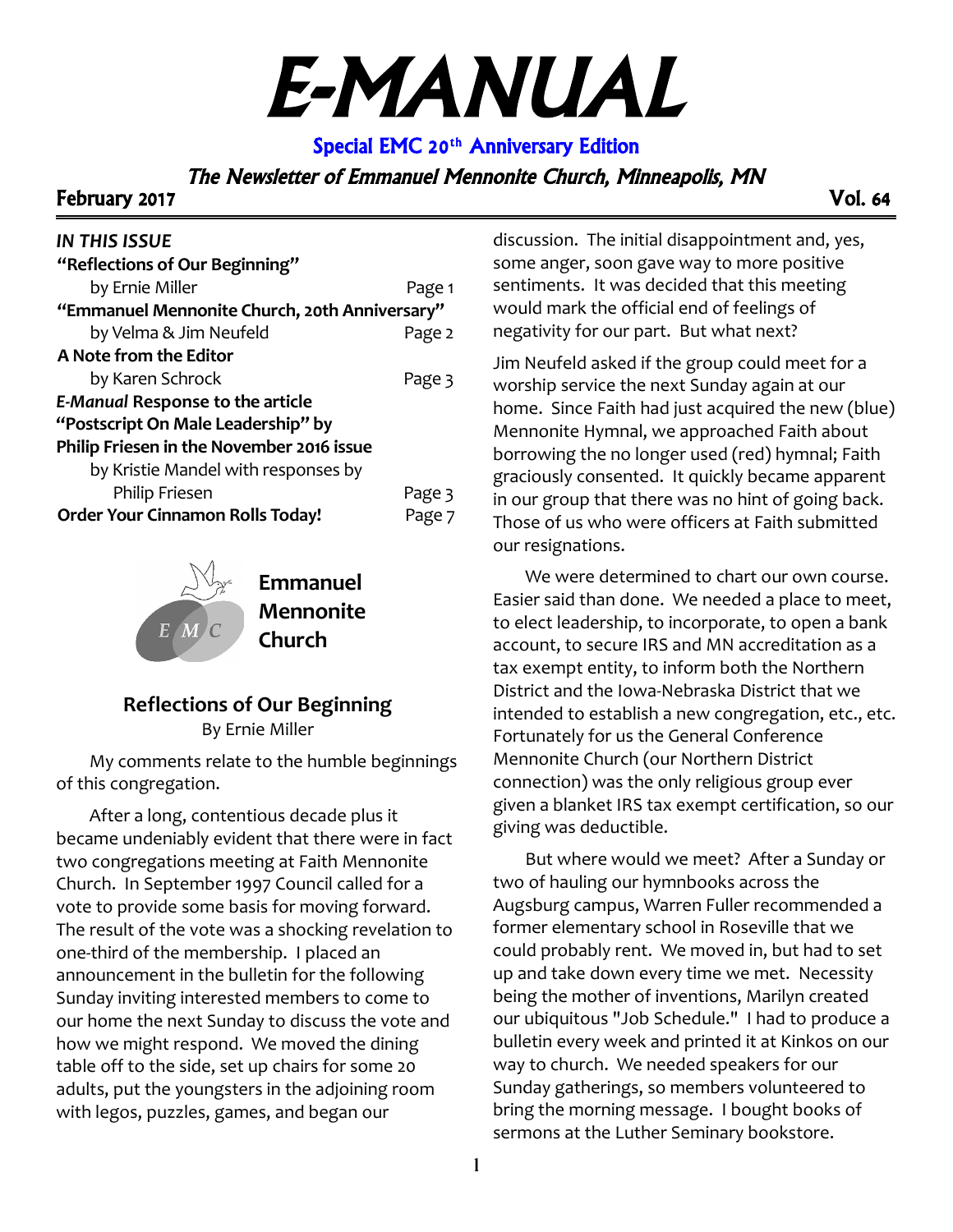Unbeknownst to the authors, a number of those sermons were read to the group--a Lutheran pastor from MN, the Archbishop of Canterbury to name just a few. Luther Seminary was the source of speakers as well as retired former pastors in the community. Sunday School for the children?--we all pitched in. We needed a guiding statement as to who we were; Lily Schroeder helped us work diligently through the education hour to produce our current statement.

By December 15 of the same year Emmanuel Mennonite Church had its Charter Service officiated at by both Conference Ministers. Marilyn, the Nussbaums and the Boers created our Cross banner at Thanksgiving for this event. We were now members of our own church.

### **Emmanuel Mennonite Church 20th Anniversary**

by Velma & Jim Neufeld

The following are a few of our memories about the beginning of Emmanuel Mennonite Church.

Thanks to Ernie and Marilyn Miller for inviting a group of former Faith members to meet and explore the idea of beginning a new Mennonite congregation in the Twin Cities. For some of us who had been friends and long-time members at Faith, we felt a desire to continue some sort of fellowship together.

After we began meeting, and when trying to decide upon a name for the church, "Emmanuel Mennonite Church" was suggested, however with the initials EMC, Ernie Miller was concerned that some might call it "Ernie Miller's Church."

Prior to calling Mathew Swora as our first pastor, we would often be served by Elmer Suderman, a retired educator and minister, as well as Frank Vininga and Larry Wahlin, also retired ministers. We also had some of our own people lead the services.

As a group, we decided that we would not seek any loans or financial help but that we would build up our treasury before being able to support a minister. Since the beginning Emmanuel has

been a self-supporting congregation. We're also happy that as a congregation, we have not owned our worship space, giving us the opportunity to be able to give financial support outside of our own congregation.

#### **Charter Membership**

**Those who signed the original Covenant Charter, December 15, 1996**

*"We covenant together to establish Emmanuel Mennonite Church. This involvement includes use of our time, talents, participation and prayers."*

| James Poplett        | Marílyn Míller      |
|----------------------|---------------------|
| S. Ernest Miller     | Jím Neufeld         |
| Steve Nussbaum       | Deirdre L. Smeltzer |
| SherwynJ. Smeltzer   | Betty Loewen        |
| Ken Loewen           | Nancy Boer          |
| Justín Boer          | Jan William Boer    |
| Filmona Gebreab      | Andom Habteselassíe |
| Temnit Gebreyesus    | Warren Fuller       |
| Margaret Janzen      | Jack Janzen         |
| Greta Cender-Poplett | Laura Harder        |
| Velma Neufeld        | Jon Harder          |
| Líly Schroeder       | Carl Schroeder      |
| Selamawit E. Adeda   | Gedíon E. Adeda     |
| Vel Teíchroew        | Kímberly Loewen     |
| Kay Nussbaum         |                     |

#### **Children who signed**

| Hanna Nussbaum | Alícia Cender Poplett |
|----------------|-----------------------|
| Kate Nussbaum  | Meg Smeltzer          |
| Brandon Boer   | Sean Boer             |
| Kebra Gebreab  | Ruth Gebreab          |
| Peter Gebreab  | Tselote H. Abebe      |
| Bete H. Abebe  |                       |

Membership also transferred from Faith Mennonite Church on June 2, 1997 along with those listed above were Art & Lois Kennel.

#### **Initial Board of Directors**

| Selamawit E. Adeda | S. Ernest Miller     |
|--------------------|----------------------|
| Jan Willem Boer    | Greta Cender-Poplett |
| Jon Harder         | Sherwyn Smeltzer     |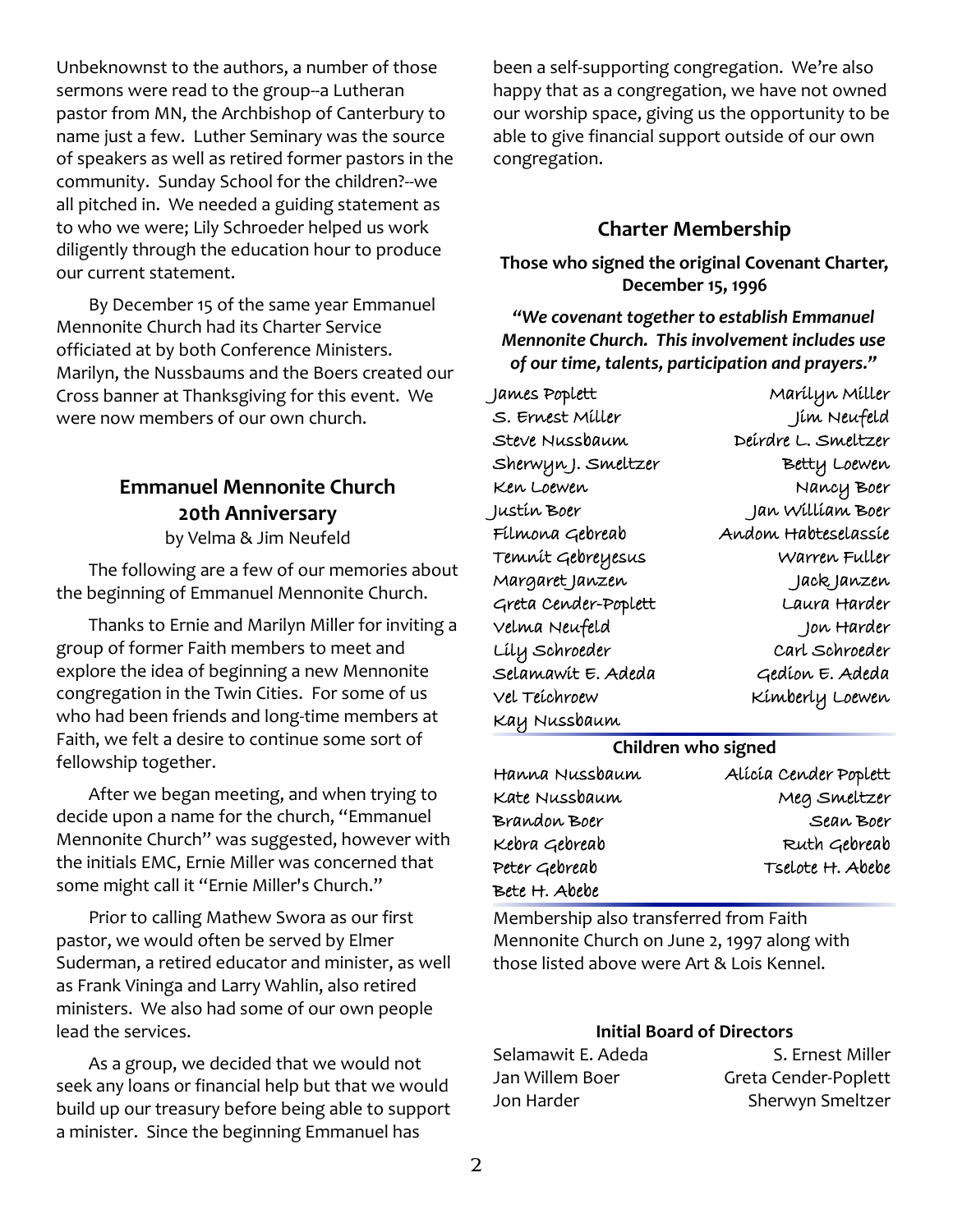### **A Note from the Editor**

by Karen Schrock

In looking back over the past 20 years and doing a little research, I found that the E-Manual's first edition was published in June 2000. It has served as a way to communicate more in-depth with each other and as a platform to share thoughts, ideas and gifts. I took over as the editor with the fourth edition in March 2001.

## **This appeared in the first edition:**

*"IS SOMETHING MISSING? You, your Sunday School class, your family and your committee are invited to submit letters, essays, poems, artwork, etc. to each and every E-Manual. The next issue comes out in the middle of September, 2000. Submissions for future issues may be given directly to the editors, Mathew Swora and Claire Mayo⁺.*

*Thanks to Margaret Janzen, for the suggested title of Emmanuel's newsletter, and to the youth and middle school-ers who voted and chose E-Manual from among all the submitted titles."* ⁺now Claire DeBerg

Over the years poetry, artwork, recipes, book reviews, reflections, and reports on conventions and conferences have been shared. We've met new members and learned a little more about each other.

While I thought this edition of the *E-Manual* would be all looking back and sharing stories, I received the following submission responding to an article by Philip Friesen appearing in the last edition of the newsletter. This is the perfect example of how we communicate through this medium and spark dialog with each other. I have tried to differentiate between Kristie's comments and Philip's responses by using different fonts.

Thank you to all who have participated with submissions over the years and for letting me put it all together for you!



#### *E-Manual* **Response**

**to the article "Postscript On Male Leadership" by Philip Friesen in the November 2016 issue** by Kristie Mandel with responses by Philip Friesen

For the November issue of *E-Manual*, Philip Friesen submitted an article he entitled "Postscript on Male Leadership from 1 Timothy 2:11-15." After reading it, I felt strongly that I would like to offer a rebuttal. My seminary education and the busyness of the holidays has prevented me from giving this project the attention it deserves, but my hope is that by offering even a weak counterpoint, others will be encouraged to read the article through a more critical lens.

I do want to acknowledge that I appreciate Philip's heart, even if I disagree with his assessments. It's very refreshing that in an article advocating patriarchy, Philip still makes room for affirming the few atypical women called by God to positions of leadership. The following are points I would like to make about the article<sup>[1]</sup>:

• "*Perfect balance only guarantees perpetual conflict in a sinful world. That is why patriarchy was necessary."* I recoil when I read this. Besides undermining the ideal of equality in Christ, this statement rubs salt into the wounds of the oppressed through the ages. Dictionary.com offers the following definition of patriarchy (1 of 4 definitions): "a social system in which power is held by men, through cultural norms and customs that favor men and withhold opportunity from women"

Kristie, I apologize for hurt I have caused. I welcome your response and consider your sending it to me a true act of friendship and respect. I do not advocate patriarchy. Please check out some clarifications and responses to your challenges that I have attached, and I will certainly welcome anything more you care to say. Please do poke as many holes in my position as you can find.

With regard to the statement above that makes you recoil, please note that I said "was necessary," not is necessary. In Christ the old accommodating structures of patriarchy/ monarchy were made obsolete for us who believe. Before Christ, surely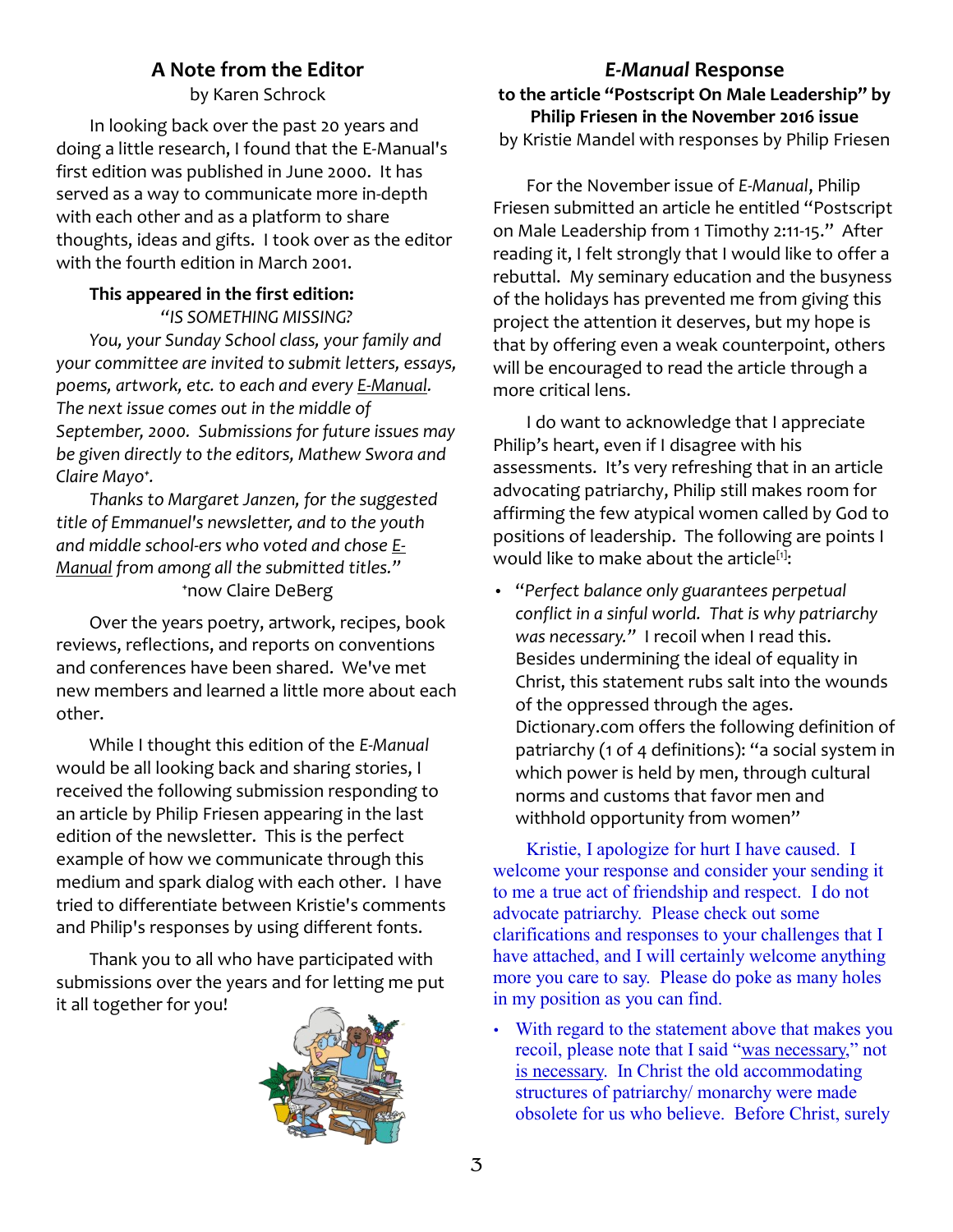God would not have permitted patriarchy had there been another way. (My definition of an accommodating structure as presented in my other published writing that of a social arrangement God did not intend, but which God permits when unbelief prevents our appropriating God best for ourselves and the community.)

- This past summer I communicated with Erica Littlewolf (of MCC) for help with my Independent Study regarding Native Americans. One of the tools she shared with me was a graphic called "The Oppression Tree." The social factors noted in the tree's branches are visibly connected to factors in the tree trunk, and ultimately sustained by the tree's roots. The four roots of the tree are labeled as white supremacy, colonialism, capitalism, and patriarchy. For anyone familiar with this graphic and/or the mentality behind it, calling patriarchy *necessary* is quite hurtful.
- The social factors Erica describes are true and her diagram is useful. But really, I do know patriarchy better than most of my American contemporaries including you. I married into patriarchy full blown and have seen it in action quite intimately. I have also studied patriarchy and written about it (Chapter 3 in *Old Testament Roots of Nonviolence)*. The patriarchy you Americans know is a paltry, emasculated form compared with the real thing we read about in Genesis and which parts of the world still practice.
- I believe that the gospel of Jesus is the principle factor that has brought down these two accommodating structures, patriarchy and monarchy. Jesus' yeast in the loaf parable is highly revealing in this regard. I won't take the time to chronicle the history of how monarchy and patriarchy began to disintegrate after Jesus was here, but I'm convinced that feminism and egalitarianism could never have been spawned without a couple millenniums of gospel yeast softening up the old system.
- But that does not make the autonomous individualism of egalitarianism any more godly. Egalitarianism cannot provide the necessary social cohesion for a just and orderly world. It is still based upon the Darwinian principle of competition and survival of the fittest, and in the end the most

powerful groups will define equality in terms of their own self interest. As in George Orwell's novel, *Animal Farm*, some animals will be more equal than others. I fear the current epidemic of rape in our universities may be already a warning of further chaos ahead. In the past patriarchy reigned because of unbelief, and today persistent unbelief, if not repented of, will bring it back or (more likely) something even worse.

- The commentary of this passage as posted on biblegateway.com is very helpful in understanding the ambiguity of its relevance for the church today. Are Paul's words universal instructions to all women at all times, or were they specifically aimed at a particular group for a particular reason? Indeed, Paul's statement that women will be saved through childbearing has troubled me (as I myself am a woman who has been unable to bear any children) for a long time. Some take this statement to be a reference to Christ being born of a woman—you can read the commentary for more info on that. Paul's general teaching elsewhere in the Scriptures seem to advocate a more inclusive stance toward women in the church. If one takes his words (that women will be saved by childbearing) literally, their juxtaposition to Paul's instructions in 1 Corinthians 7 raise some questions. "*Now to the unmarried and the widows I say: It is good for them to stay unmarried, as I do* (verse 8; NIV)." "*An unmarried woman or virgin is concerned about the Lord's affairs: Her aim is to be devoted to the Lord in both body and spirit. But a married woman is concerned about the affairs of this world—how she can please her husband* (verse 34)." If women's salvation is somehow entwined with their ability to bring forth offspring, wouldn't it seem counter-productive for Paul to encourage women who were childless to remain in such a state?
- I pretty much agree with this commentary. The duty of giving birth to a savior was fulfilled with the birth of Jesus, and womankind was set free of that burden. I suspect that Paul's application of "being saved in childbirth" may have been intended as a an encouragement to the women of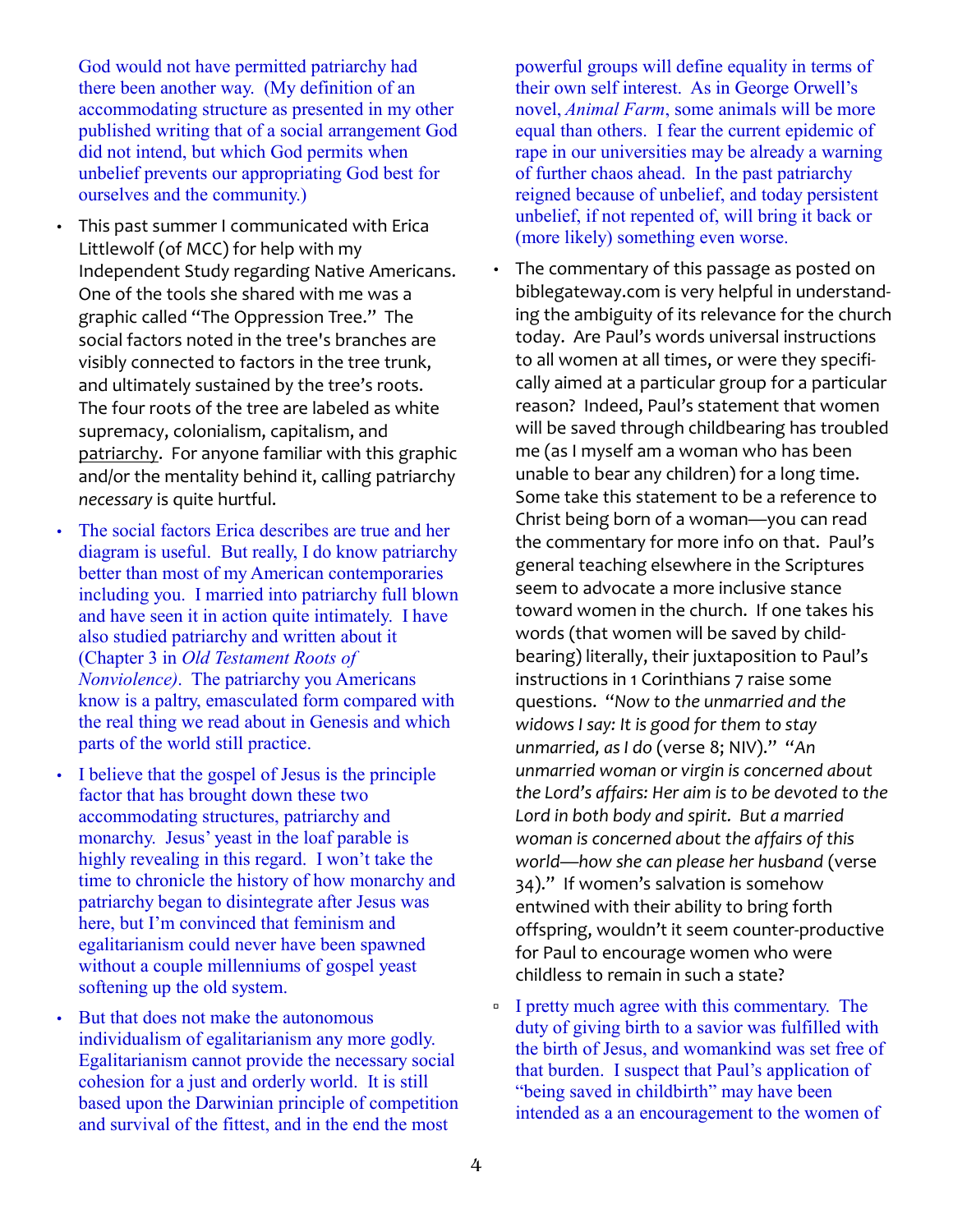his time whose role was principally that of raising children—an encouragement that what they did was dignified and worthwhile. I wish I had been more clear about that. In my recent published article (in *The Kingdom, the Power, and the Glory)* I insist that the integrity and dignity of marriage is in no way dependent upon having children. I'LL BE HAPPY TO GIVE A FREE COPY TO ANYONE INTERESTED.

- "*There is hierarchy in the Godhead, an asymmetrical relationship, if you please."* What's important to recognize in relation to this statement is that there is a difference between ontological and economic subordination. [See https://www.gotquestions.org/subordination-Trinity.html] Basically all three persons of the Trinity are equal, but relationally they submit to each other. I don't think this necessarily refutes the point Philip goes on to make, but I feel it's an important distinction to make theologically.
- There isn't anything here I would disagree with either. But let me ask you, if economic subordination is appropriate for the Godhead, why is not economic subordination appropriate for his Image on earth between man and woman in marriage? Complementarians argue for economic subordination (if I understand them), but they tend to drag in all kinds of culturally conditioned ideas on male/female roles that I don't accept at all.
- "*Men have been first in exploration, invention, and building of civilization… Men were the explorers, the builders, the conquerors, and the managers. They took the number one position because they were number one at creation."* If you think women didn't actively engage in things like exploring, inventing, conquering, or managing, I encourage you to take some time to do a google search or two. I get plenty of results but don't have the time to comb through all of them. I struggle with understanding the statement that men are number one at creation. What does that even mean? When I think of creation I think of creativity…and in that vein who can deny the feminine creative spirit? From songs, to paintings, to fashion, to food women surely rival their male counterparts in such arenas.
- You've got a point, and I can't say I disagree with it. Still I did not say that "women didn't actively engage in things like exploring, inventing, conquering, or managing." I tried to say that men typically initiated these activities, after which women also participated, and I should have mentioned that once engaged, women frequently outdid the men. But did I really deny the creative spirit in women? What did I say to that effect?
- I am just trying to make some sense out of what Paul wrote. Can we just ignore "the man was first" and pretend Paul didn't say it? Here is the principle of hermeneutics behind my exegesis:
	- 1. When Paul makes an application, it is generally related to his culture in some way that may or may not transfer directly to us.
	- 2. However, when Paul gives a theological foundation for his application based on the Old Testament, then we do need to respect his theology, even if we don't directly adopt his application. As an apostle, Paul represents the authority of Jesus in this.

"The man was first," does mean something theologically for our Biblical anthropology. What do you think it means? Just because Paul's application may be uniquely for his culture and not for ours doesn't justify negating the theology from which he builds.

- In 1953 Ashley Montagu wrote, *The Natural Superiority of Women,"*and I heard him interviewed on MN Public Radio sometime around 1980. Then in '96 I heard on CNN a report of a study that compared men and women on seven administrative leadership skills. Men excelled in two of the seven skills. The skills were 1. personal self promotion and 2. problem solving. Women excelled at everything else. The women won 5 to 2. If, in fact, women are biological and socially superior to men as Montagu suggests, then wouldn't it make sense that a God who makes the last first and the first last might give to the inferior males the top spot.
- I suspect that overall women do make for better administrators. When CPMC met in St. Paul for conference, you were the shining star, and I was, well, more like the drone. I still thank God for you and how you managed such a barrage of complexities. The CNN report rings true, at least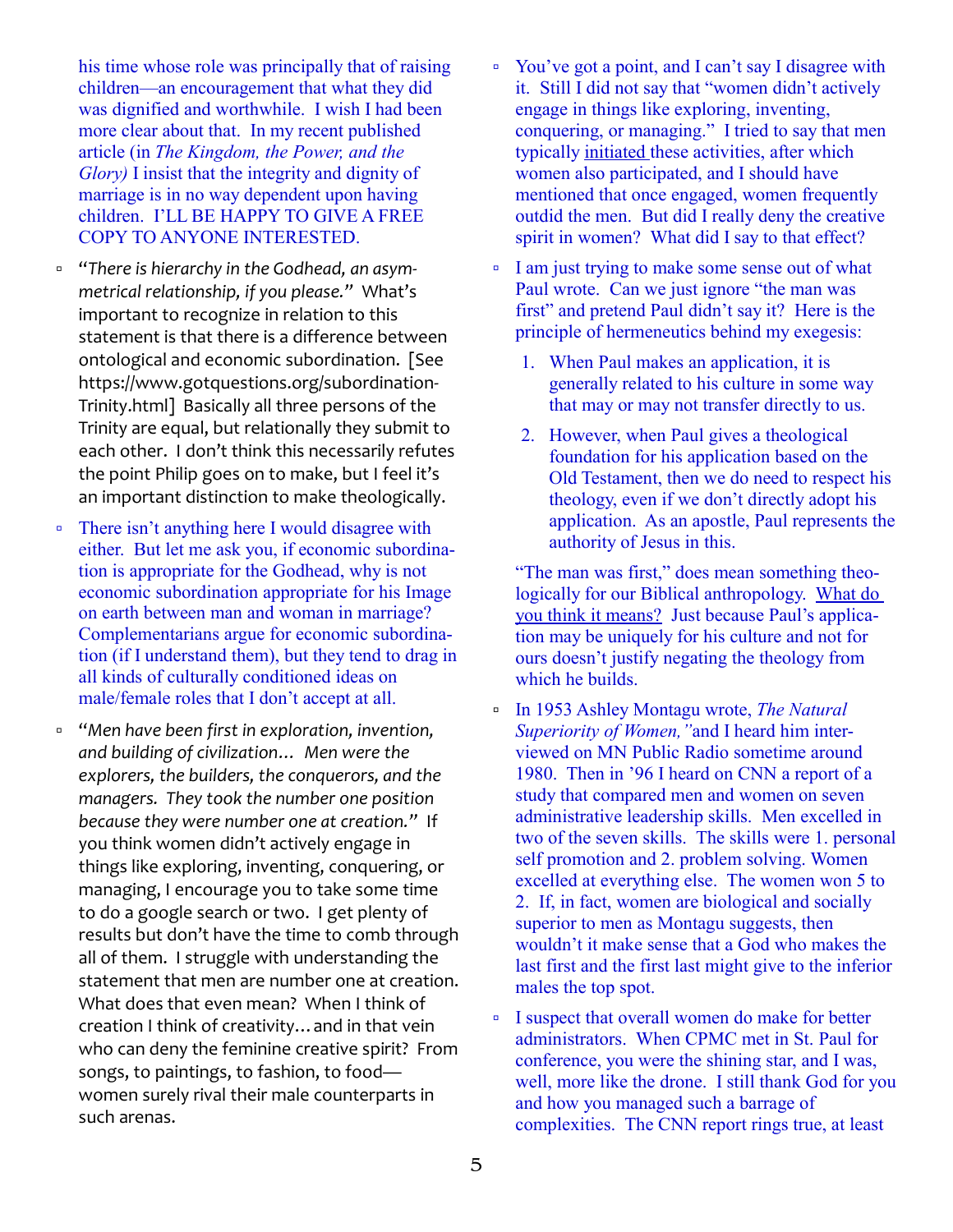with me, when I look at the average household. The woman manages 1000 details on the house the man never even thought of, but when there is a problem, like the dishwasher conking out, hubby is expected to fix it, and in most cases he is honored by the request, as problem solving is apparently what men do best (except for yours truly—to the chagrin of my wife). Of course, this norm may change with time, who knows?

- "*Typically women, when given the chance in some way, have wished to be the mother of the hero."* I'm very curious as to how Philip landed on this—anecdotal evidence or academic studies? I can tell you, anecdotally, that it kind of makes me laugh. Tell this to Queen Esther, to Joan of Arc, to Judith (of the Apocrypha), to Clara Barton, to Corrie ten Boom, or to Rosa Parks. It's certainly understandable that humble mothers would wish for fame and honor to come to their children (sons), but that doesn't negate the heroic qualities hidden within the hearts of many women.
- I am suspicious of all hero dreams whether in a man's head or a woman's. But please, where did I negate the heroism of women? As to where I "landed on this," it started with reading the history of Chinese monarchy and then going back to the Bible, especially the patriarchal stories. Also knowing my in-laws who grew up in REAL patriarchy, and observing mother/son relationships in full blown patriarchal settings, I suspect that many mothers transferred their unfulfilled ambitions to their sons. Read the story of Sarah and Hagar in Genesis for a stark example of what I describe.
- "*If women do not readily step up to leadership as we want them to do in egalitarian society, it is not merely because they were not socialized to do so. God designed the men to lead…"* Again, I would be interested to know the back story of this remark. Where are women not stepping up to leadership in egalitarian society? Statistics show women are actively involved in pursuing their betterment. Two years ago a Forbes article noted that colleges across the U.S. have 31% more female students than male.<sup>[2]</sup> "There are generally more women than men in every

type of church, in every part of the world, according to church growth experts like Patrick Johnstone, author of *Operation World*."[3]

- My anecdotal observances are that when men fail to step into leadership roles, women are often ready to fill the positions. Another Forbes article details myriad reasons why more women are not in management positions (things like women have more family responsibilities than men, masculine corporate culture, and stereotypes against women) $[4]$ —I'd suggest that factors such as these may be *at least as valid* in explaining why women are in the minority of senior level positions as that they just aren't designed for it.
- You put your finger on a weak point. I really overstated the case. I meant to say that one factor in women not taking leadership roles may have something to do with how God made us. All the other reasons detailed in Forbes are probably also true. The CNN report I referenced earlier revealed that men excelled in self promotion. Were men designed for self promotion more readily than women, or are men perhaps just more sinful than women? Today the glass ceiling for women is largely at the very top. One study of how the early church grew revealed that definitive, sustainable growth of the early church took place through the activity of cultural leaders at the second tier of social status, but not from rulers or high cultural elites (James Davison Hunter, *To Change the World)*. Perhaps for most Christians, the most effective place for service to our Lord will remain below the glass ceiling, whether women or men.
- By the way, I heard this complaint all my early life, especially in church: "Why don't the men step up," and I determined I would be a man who did. In more recent decades, since the rise of feminism I hear the opposite, "Why don't men be nice and step down." I hope I can also do that in the way Jesus did.

#### THANKS FOR BEING MY FRIEND.

Ultimately, I worry that articles such as the one that Philip wrote tend to discourage women from pursuing the vocations and callings the Lord has placed on them. (May God forbid, but I urge anyone